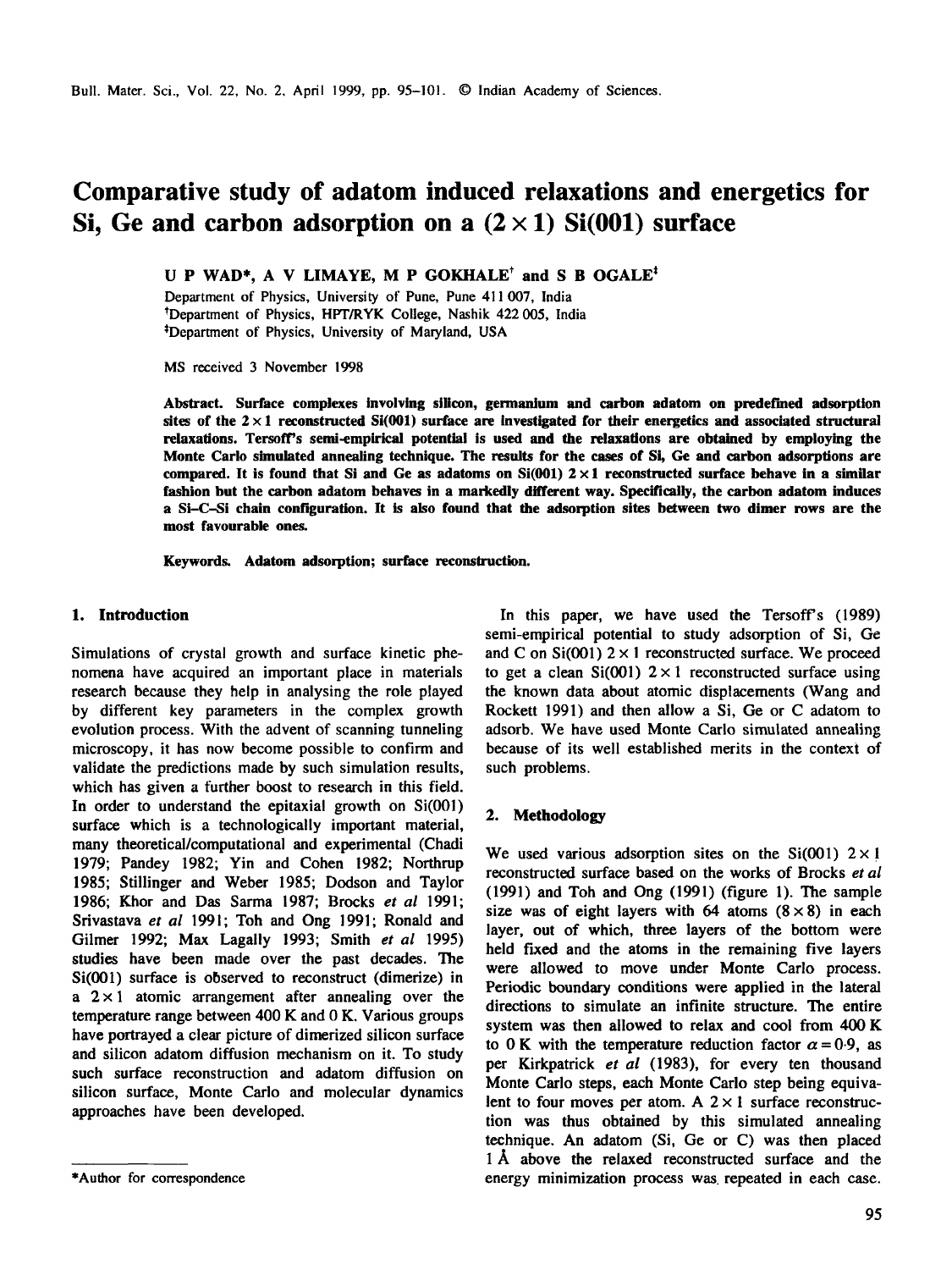In the process, we obtained the energy of the adatom, its height relative to the relaxed surface and the dimer bond length for the final relaxed equilibrium state. Further we obtain the geometric structure for these equilibrium states.

### **3. Results and discussion**

### 3.1 *Si(O01) surface reconstruction*

Using the Monte Carlo simulated annealing technique with Tersoff's potential, we obtained defected  $2 \times 1$ reconstructed surface (figure 2) having a mixture of symmetric and asymmetric dimerization for a variety of annealing schedules. To get a clean  $Si(001)$   $2 \times 1$  reconstructed surface, we used the known data about atomic displacements by Wang and Rockett (1991). It was observed that the dimerization took place by displacing atoms from their ideal bulk positions by  $0.76 \text{ Å}$  along the dangling bond direction (y-direction) resulting in the dimer bond length of  $2.27 \text{ Å}$ . We found that alongwith the dimerization a large inward relaxation of the topmost layer occurred into the bulk material. This inward relaxation which was distributed over five underlayers was found to be  $16.25%$  (table 1).

Different groups (Pandey 1982; Yin and Cohen 1982; Dodson and Taylor 1986; Khor and Das Sarma 1987; Brocks *et al* 1991) have reported a  $(2 \times 1)$  reconstruction energy/dimer of 1.7-2.2 eV and a dimer length in the range 2.22-2-41 A with inward relaxation of about 17.5%



Figure 1. Si(001)  $2 \times 1$  surface reconstructed pattern.

of the top layer into the bulk. Our results are in good agreement with all these results.

#### 3.2 *Si, Ge and carbon adsorption*

The different adsorption sites namely F, D, B and A are defined in figure 1.

3.2a *Site F:* When a Si adatom is placed at this site F and the system is allowed to relax, it is observed that, adatom gets adsorbed at a distance of 0.55 A below the surface at the same site (figures 3a and b). The germanium adatom placed at this site F also gets adsorbed but at a distance of  $0.65 \text{ Å}$  below the surface and  $0.4 \text{ Å}$ above the surface in few cases (figure 4). These results along with other results such as adatom--dimer atom bond lengths, dimer bond lengths, and other bondings are tabulated in tables 2 and 3 for Si and Ge respectively. Adatom-dimer bond lengths A-DI and A-D2, in both the cases are large as compared to Si-Si and Si--Ge bond lengths which is in good agreement with the results reported by Brocks *et al* (1991) as well as Roland and Gilmer (1992). The energies of silicon adatom and that of germanium are found to be  $-3.62$  eV and  $-3.56$  eV, respectively and these are minimum amongst all adsorption sites studied here.



Figure 2. The Si(001)  $2 \times 1$  surface with adatom binding sites labelled (sites are represented by dark circles).

**Table 1.** Si(001)  $2 \times 1$  surface reconstruction.

| Energy     | Dimer     | Inter dimer      | Separation beth  | % Inward   |
|------------|-----------|------------------|------------------|------------|
| eV/dimer   | length(1) | separation $(w)$ | dimer rows $(n)$ | relaxation |
| $-2.13$ eV | $2.27$ Å  | $3.83 \text{ Å}$ | $7.68$ Å         | $16-25$    |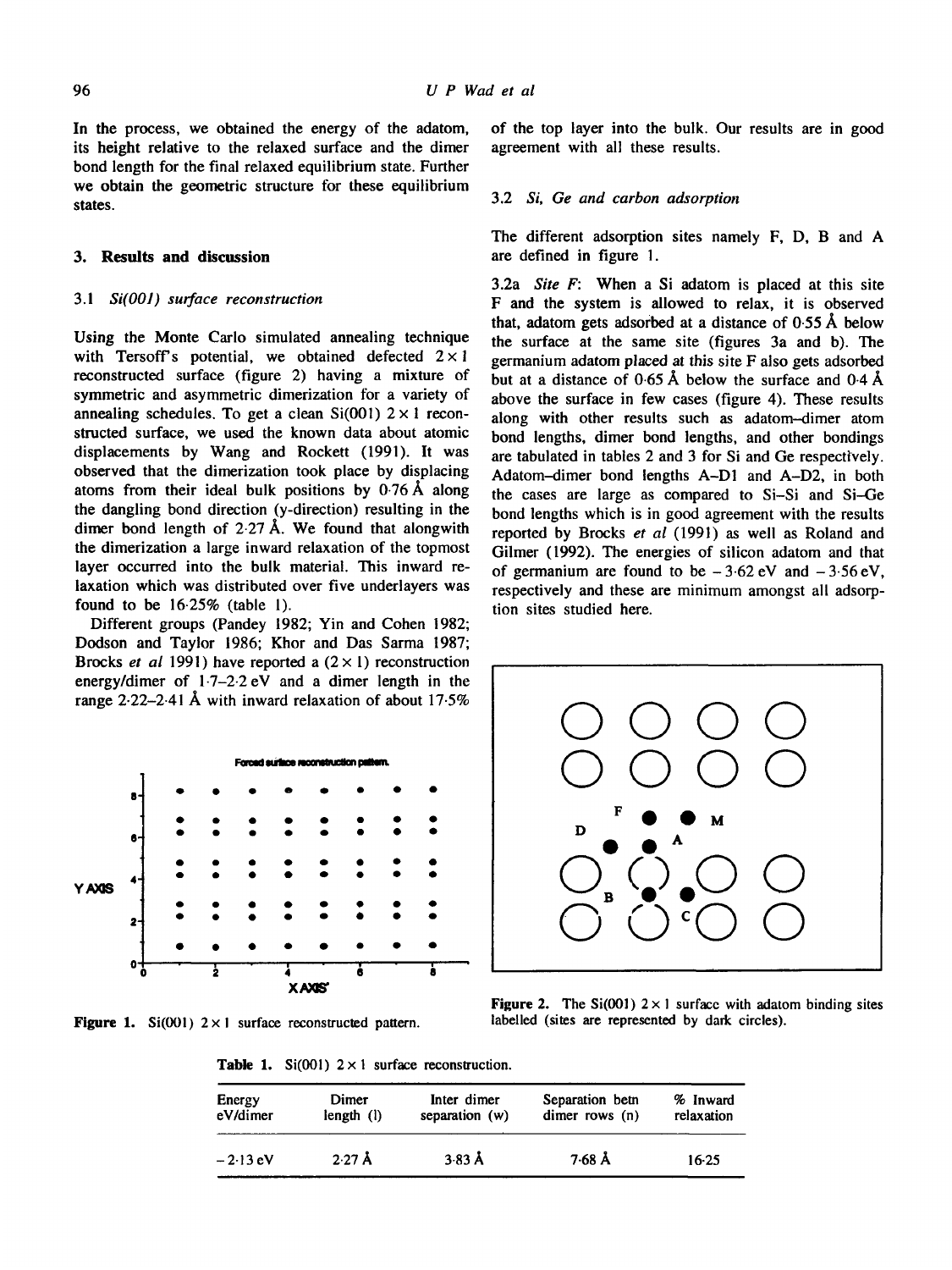Carbon adatom at this site exhibits a markedly different behaviour. It migrates to site A forming a single bond with the dimer silicon (figures 5a and b) with bond length of 1.75 Å. Energy of the carbon adatom is  $-1.96$  eV which is due to formation of a single Si-carbon bond. The other geometric details are given in table 4.

3.2b *Site D:* When a Si adatom is placed at site D, it forms three bonds, out of which two are with dimer atoms which belong to the same dimer row and one with the subsurface atom. The peculiar behaviour to be noted for this site in case of Si adatom is that, when



Figure 3. (a) Adsorption at site  $F$  and (b) adsorption below the surface layer.



Figure 4. Adsorption above the surface layer.

adatom forms bonds with dimer atoms, it pulls the front two dimer atoms by  $0.5 \text{ Å}$  towards each other (figures 6a and b). The adatom-dimer atom bond lengths are 2.36 A and 2.34 A, respectively (table 5). These are in good agreement with the results previously reported by Brocks *et al* (1991) and Smith *et al* (1995). Similar behaviour is observed in the case of Ge adatom. Germanium forms two bonds with dimer atoms of the same dimer row. The adatom-dimer bond length is  $2.47 \text{ Å}$  (table 6, figures 7a and b). No dimer opening is seen for the cases of both Si as well as Ge adatom. Adatom energies are  $-2.16eV$  and  $-1.93eV$  for Si and Ge, respectively.

In the case of carbon, it migrates to site M (figure 8) and forms a Si-C-Si chain with Si-C bond length of  $1.82 \text{ Å}$  (table 7). It is found that the neighbouring dimers do not open up. Adatom energy in this case turns out to be minimum i.e.  $-3.89$  eV, which suggests the tendency of carbon adatom to form silicon carbide stable structure.

3.2c *Site B:* In the case of both the Si and Ge adatoms, it is observed that when placed at this B site and allowed to move freely on the relaxed surface, they migrate to site C (figures 9a and b). In each case the adatom forms four bonds with the neighbouring dimer atoms with average bond length of  $2.47 \text{ Å}$ . Due to this type of bonding, dimers open up with bond length of  $2.39 \text{ Å}$ and 2-52 A for silicon and germanium, respectively. Such type of migration and bond formation is also reported by Brocks *et al* (1991) and Srivastava and Garrison (1991). The energy of silicon adatom is  $-2.89$  eV and that of germanium is  $-2.66$  eV (tables 8 and 9).

In the case of a carbon adatom, it migrates from site B to site A and forms a bond with the dimer silicon

Table 2. Silicon (site F).

| Adatom<br>energy | Adatom<br>height                                                                                         |  | A-D1 A-D2 D1-D1' D2-D2' |  |
|------------------|----------------------------------------------------------------------------------------------------------|--|-------------------------|--|
|                  | $-3.62 \text{ eV}$ $-0.55 \text{ Å}$ $2.83 \text{ Å}$ $2.76 \text{ Å}$ $2.24 \text{ Å}$ $2.27 \text{ Å}$ |  |                         |  |

Table 3. Germanium (site F).

| (a)              |                  |                  |                  |                  |                  |
|------------------|------------------|------------------|------------------|------------------|------------------|
| Adatom<br>energy | Adatom<br>height | $A-D1$           | $A-D2$           | $D1-D1'$         | $D2-D2'$         |
| $-3.56$ eV       | $-0.66$ Å        | $2.76 \text{ Å}$ | $2.46 \text{ Å}$ | $2.35 \text{ Å}$ | $2.35 \text{ Å}$ |
| (b)              |                  |                  |                  |                  |                  |
| Adatom<br>energy | Adatom<br>height | $A-D1$           | $A-D2$           | $D1-D1'$         | $D2-D2'$         |
| – 2·69 eV        | $0.4 \text{ Å}$  | $3.18 \text{ Å}$ | $2.69$ Å         | $2.47 \text{ Å}$ | $2.26$ Å         |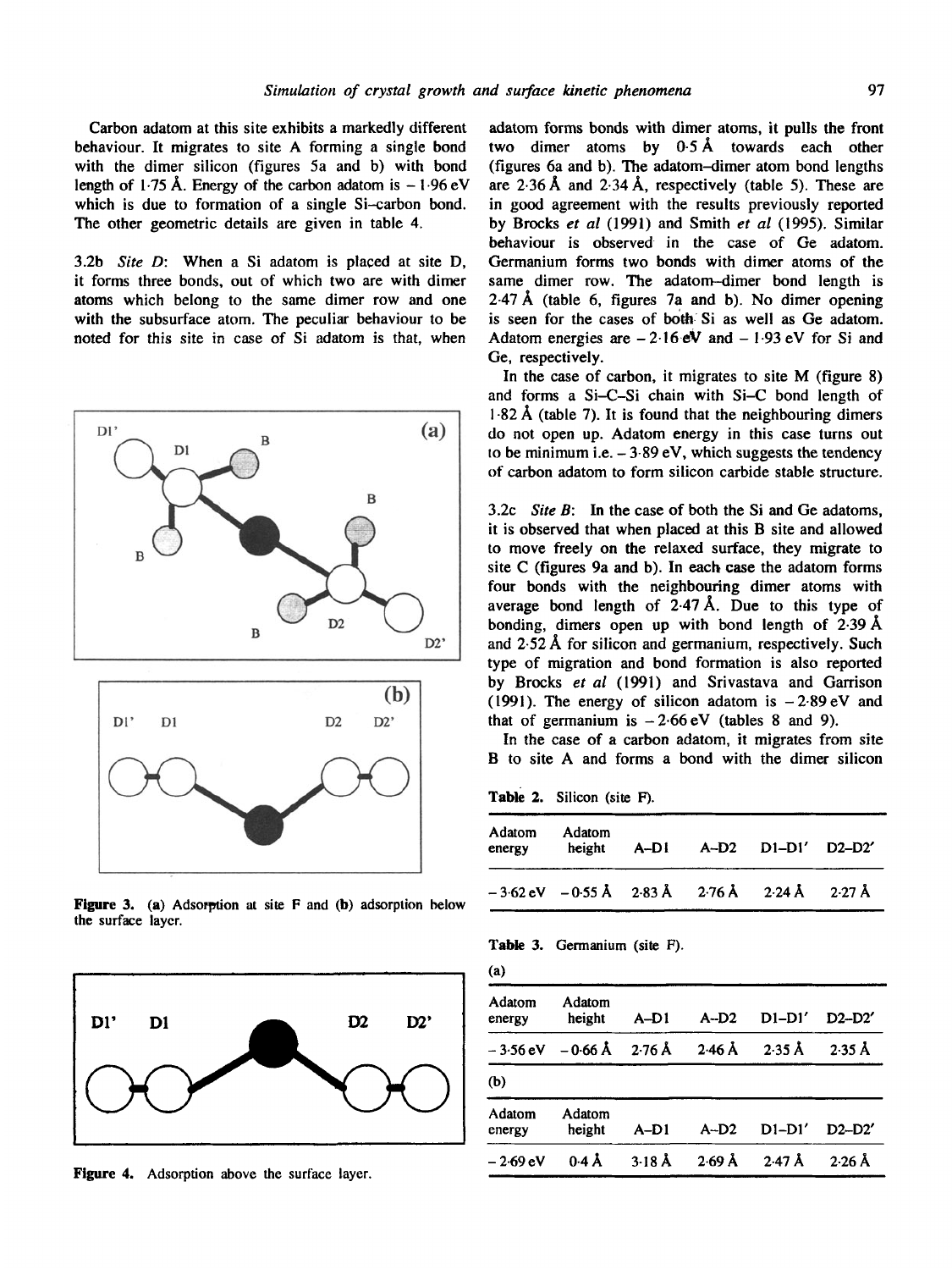



Figure 5. (a) Binding at site A and (b) adsorption above the *DI* D<sub>2</sub> D<sub>2</sub> surface at site A.  $\bigcup_{D}$ 

Table 4. Carbon (site F).

| Adatom<br>energy | Adatom                                                                                              |  | height A-D1 A-D2 D1-D1' D2-D2' |  |
|------------------|-----------------------------------------------------------------------------------------------------|--|--------------------------------|--|
|                  | $-1.96 \text{ eV}$ $1.3 \text{ Å}$ $1.75 \text{ Å}$ $4 \text{ Å}$ $2.27 \text{ Å}$ $2.29 \text{ Å}$ |  |                                |  |

|  | <b>Table 5.</b> Silicon (site D). |  |  |
|--|-----------------------------------|--|--|
|  |                                   |  |  |

| Adatom<br>energy   | Adatom<br>height                    | $A-D1$ | $A-D2$ | $D1-D1'$                                              | $D2-D2'$ $D1-D2$ $D1'-D2'$ |                      | $A-B$            |
|--------------------|-------------------------------------|--------|--------|-------------------------------------------------------|----------------------------|----------------------|------------------|
| $-2.16 \text{ eV}$ |                                     |        |        | $1.63$ Å $2.36$ Å $2.34$ Å $2.23$ Å $2.23$ Å $3.34$ Å |                            | $3.76\,\mathrm{\AA}$ | $2.97 \text{ Å}$ |
|                    | <b>Table 6.</b> Germanium (site D). |        |        |                                                       |                            |                      |                  |
| Adatom<br>energy   | Adatom<br>height                    | A-DI   | $A-D2$ | D1-D1'                                                | $D2-D2'$ $D1-D2$ $D1'-D2'$ |                      | $A-B$            |
| $-1.93$ eV         | $1.99 \text{ Å}$                    |        |        | $2.47$ Å $2.47$ Å $2.25$ Å $2.24$ Å $3.91$ Å          |                            | $3.83 \text{ Å}$     | $2.49 \text{ Å}$ |

atom with bond length  $1.80 \text{ Å}$  (figures 5a and b and table 10). The adatom energy in this case is  $-1.96$  eV.

3.2d *Site A:* When a silicon adatom is placed at this dangling bond site A (figure 10), it is seen that it migrates to site F (see figure 4) which is the minimum energy site amongst all the other sites. The energy of





Figure 6. (a) Adsorption at site D, three bonds, two with neighbouring dimer atoms and one with subsurface atom and (b) adsorption at site D, adatom pulls front two dimer atoms towards each other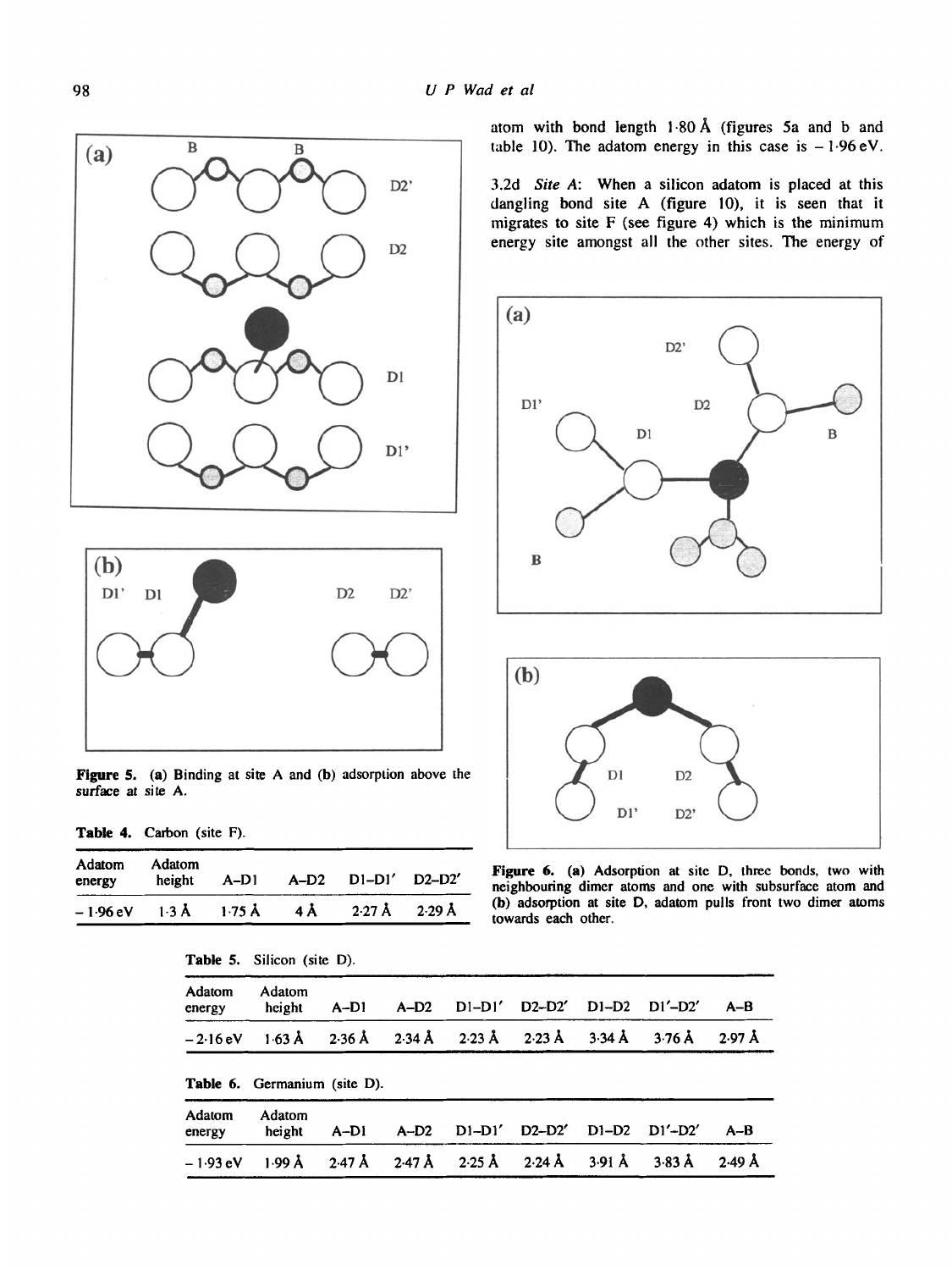the adatom at this site is  $-3.64$  eV with adatom-dimer atom separation of  $2.63 \text{ Å}$  and  $2.82 \text{ Å}$  (table 11). Germanium shows two different migrations: (i) it migrates from site A to site D (figures 6a and b) with energy  $-2.0$  eV and adatom-dimer atom bond length 2.43 Å (table 12a) and the front dimer atoms get pulled by 0-3 A towards each other, and (ii) it migrates from site A to site M (figure 8) with an energy  $-2.09 \text{ eV}$ and adatom-subsurface atoms bond length of 2-36A (table 12b).

In the case of a carbon, the adatom forms a single Si-carbon bond with a bond length of  $1.80 \text{ Å}$  and energy



Figure 7. (a) Adsorption at site D, adatom do not pull front two dimer atoms and (b) top view of adsorption at site D.

of the adatom is  $-1.96 \text{ eV}$  (table 13 and figures 5a and b).

#### **4. Conclusion**

In this paper, we have studied different adsorption mechanisms for Si, Ge and C adatoms and their energetics. It is found that, in case of both the silicon and germanium adatoms, site F is the minimum energy site. A somewhat different behaviour is observed for Si and Ge at site D; silicon pulls the dimer atoms towards each other to get adsorbed at that site, while this is not seen in the case of germanium. No dimer opening is observed except at site B and this may be due to migration to the site C (which is not an adsorption site).

As discussed earlier the carbon adatom at site D migrates to site M to form a Si-C-Si chain. This markedly different behaviour of carbon in comparison with that of Si and Ge, may get explained on the basis of the difference in the bond lengths of Si-C and Si-Ge or Si-Si. The bond length of Si-C is just 1.88 A which



**Figure 8.** Adsorption at site  $\dot{M}$  to form Si-C-Si chain.

Table 7. Carbon (site D).

| Adatom<br>energy | Adatom<br>height A A-B1 A-B1' B1-D1 B1-D2 B1'-D3 B1'-D4 D1-D1' D2-D2' D3-D3' D4-D4' |  |  |  |  |  |
|------------------|-------------------------------------------------------------------------------------|--|--|--|--|--|
|                  | -389eV 016Å 182Å 182Å 227Å 232Å 228Å 232Å 232Å 227Å 226Å 225Å 226Å                  |  |  |  |  |  |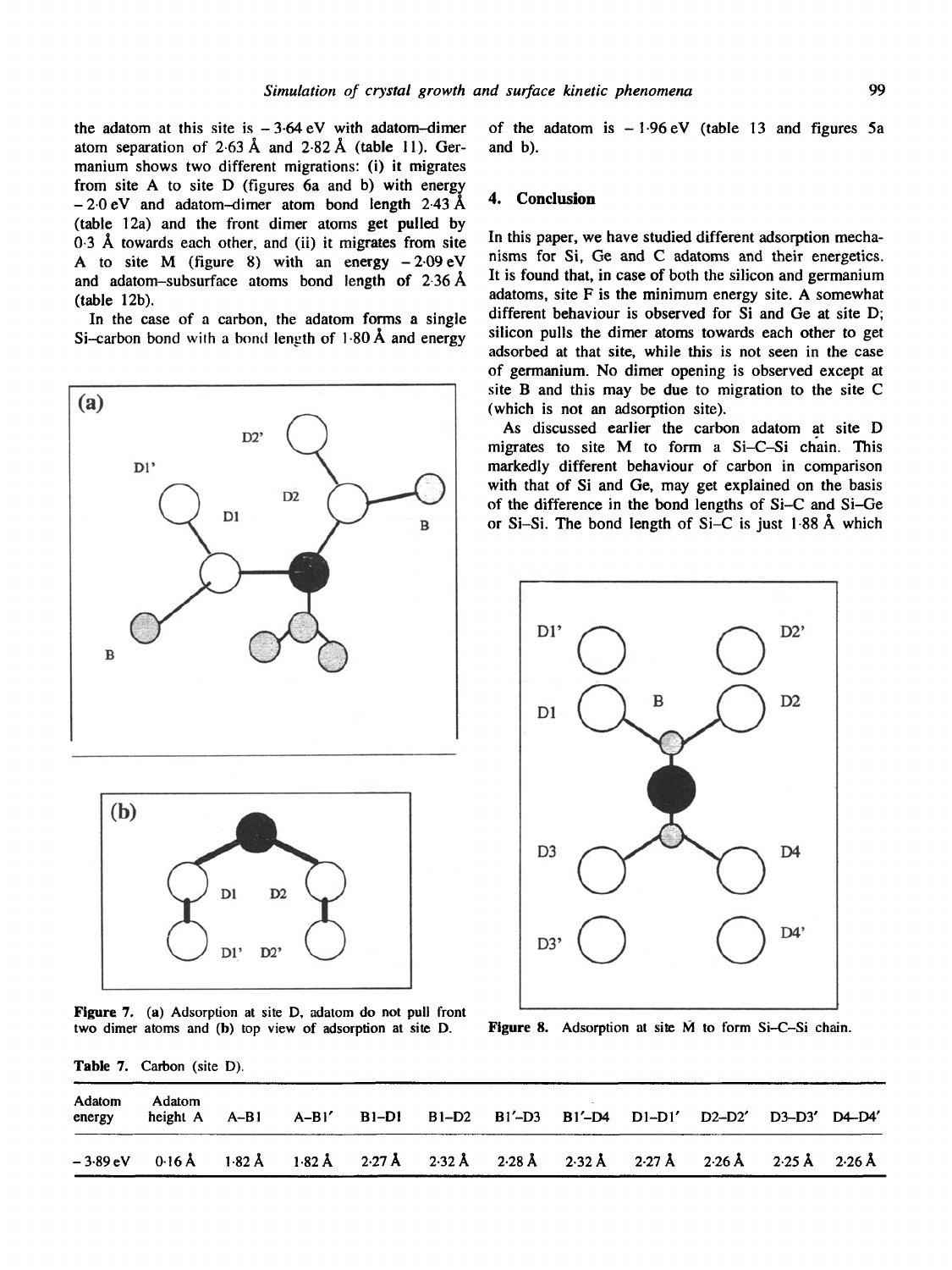

Figure 9. (a) Adsorption at site B and (b) site C with tour bonds with neighbouring dimer atoms.

| Table 8. |  | Silicon (site B). |  |  |  |
|----------|--|-------------------|--|--|--|
|----------|--|-------------------|--|--|--|

| Adatom<br>energy | Adatom<br>height | A-DI | A-D1' A-D2 A-D2' D1-D1' D2-D2'                              |  |  |
|------------------|------------------|------|-------------------------------------------------------------|--|--|
|                  |                  |      | – 2·89 eV i ·32 Å 2·46 Å 2·47 Å 2·47 Å 2·47 Å 2·38 Å 2·38 Å |  |  |

Table 9. Germanium (site B).

| Adatom<br>energy | Adatom<br>height                                                 | A-DI | $A-D1'$ $A-D2$ $A-D2'$ |  | $D1-D1'$ $D2-D2'$ |                  |
|------------------|------------------------------------------------------------------|------|------------------------|--|-------------------|------------------|
|                  | $-2.66$ eV $1.60$ Å $2.46$ Å $2.47$ Å $2.47$ Å $2.47$ Å $2.52$ Å |      |                        |  |                   | $2.45 \text{ Å}$ |

Table I0. Carbon (site B).

| <b>Adatom</b><br>energy | Adatom<br>height | $D1-D1'$         | $A-D1$           | $A-D1'$          | $D1-B$           | $DI' - B$ |
|-------------------------|------------------|------------------|------------------|------------------|------------------|-----------|
| – 1·96 eV               | 1.9 Å            | $2.31 \text{ Å}$ | $1.80 \text{ Å}$ | $3.33 \text{ Å}$ | $2.29 \text{ Å}$ | $2.26$ Å  |

is so small that carbon at site D is energetically unable to pull two front atoms of the two neighbouring dimers in order to form Si-C bonds on the surface. Also it is interesting to note that the site F, which is the lowest energy site for Si as well as Ge, is not a favourable site for carbon. It cannot form bonds with neighbouring dimer atoms of the adjacent dimer rows, again because of the short bond length of Si-C. However, after migrating to site M, it can form Si-C-Si bonds with subsurface Si atoms.

Table 11. Silicon (site A).

| Adatom<br>energy | Adatom<br>height |  | A-D1 A-D2 D1-D1' D2-D2'                      |  |
|------------------|------------------|--|----------------------------------------------|--|
| $-3.64$ eV       |                  |  | $0.46$ Å $2.63$ Å $2.82$ Å $2.31$ Å $2.25$ Å |  |

Our calculations reveal that another possible adsorption site for carbon is site A, where carbon forms a single